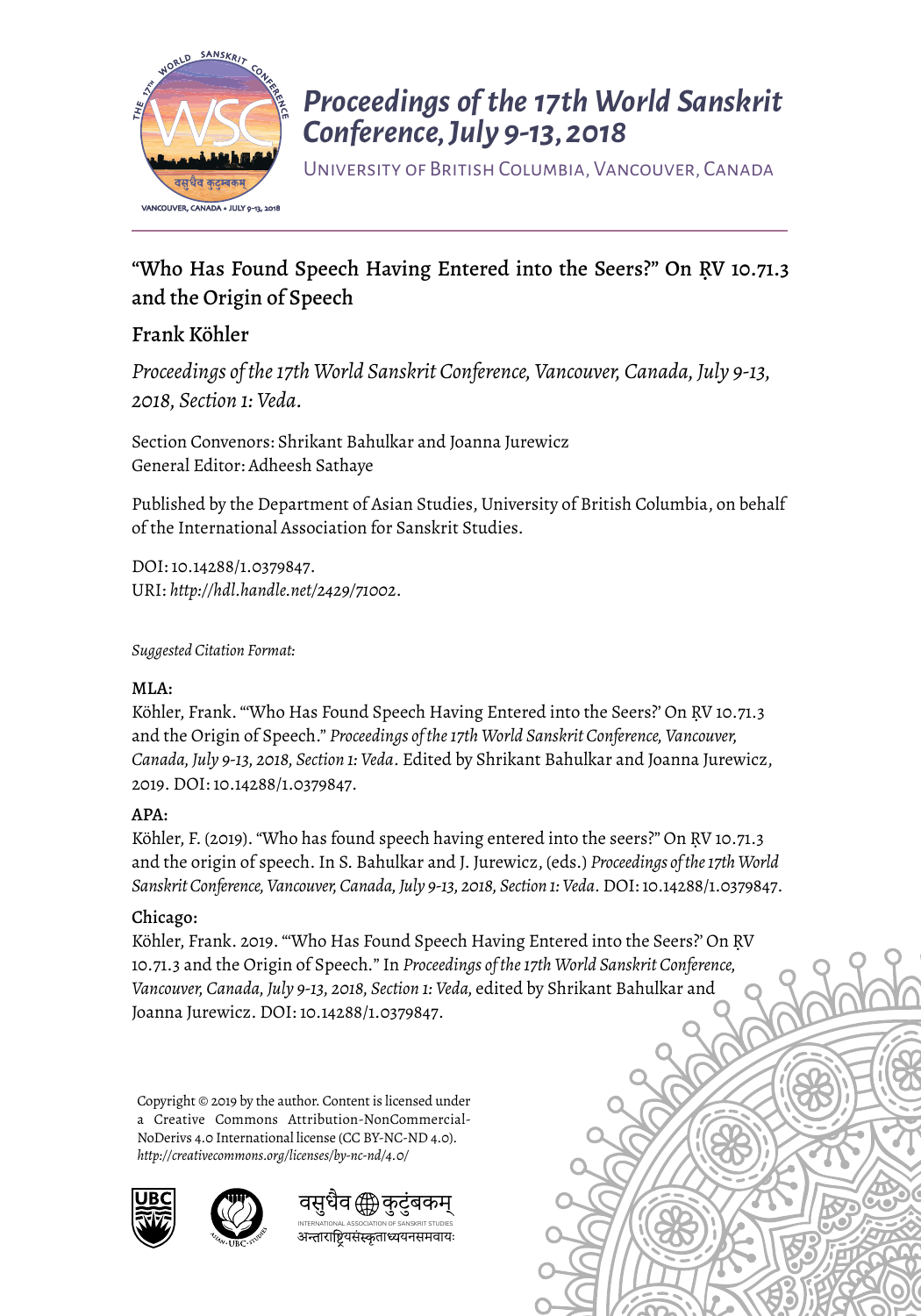# "Who Has Found Speech Having Entered into the Seers?" On ṚV 10.71.3 and the Origin of Speech

## *Frank Köhler*

*Institute of Asian and Oriental Studies (AOI), Eberhard Karls Universität, Tübingen, Germany.*

#### Abstract

*Ṛgveda* 10.71 is usually considered as easy to understand, but as is the case with any other Rgvedic hymn, closer inspection reveals a number of difficulties. Among them is the problem of the unknown identity of the subjects of the first three stanzas: Although the activities described there are of fundamental importance within the ṛgvedic world view, no person is explicitly singled out as being responsible for them. It will be argued that one term in 10.71.3, *padaviva*, suggests the *kaví*s as the most likely subjects for activities related to it. After adducing Ṛgvedic attestations of the combination of *kaví* and *padá* as supportive evidence, it will furthermore be argued that the *kaví*s are the subjects of the first stanza as well, for the activity of distributing names is related to them in other stanzas as well. After considering in more detail some peculiar features of the first three stanzas it will be suggested to consider them as a metalinguistic reflection on the transition from myth via enigma to ritual.

*Keywords: Ṛgveda* 10.71; *kaví*; *vā́ c*; language; speech; poetry.

## Introduction: Hidden subjects in a Ṛgvedic stanza

The Rgvedic sūkta 10.71 certainly belongs to the more well-known hymns of the *Rgveda* (= RV), and it surely deserves it. The majority of Rgvedic hymns glorifies a deity by means of a long enumeration of epithets and prominent deeds. In them a sophisticated interplay of its constituents on all linguistic levels is displayed to such an extent, that it seems fair to assume that only the gods and perhaps a small group of priests were able to enjoy it. RV 10.71, instead, focuses on the very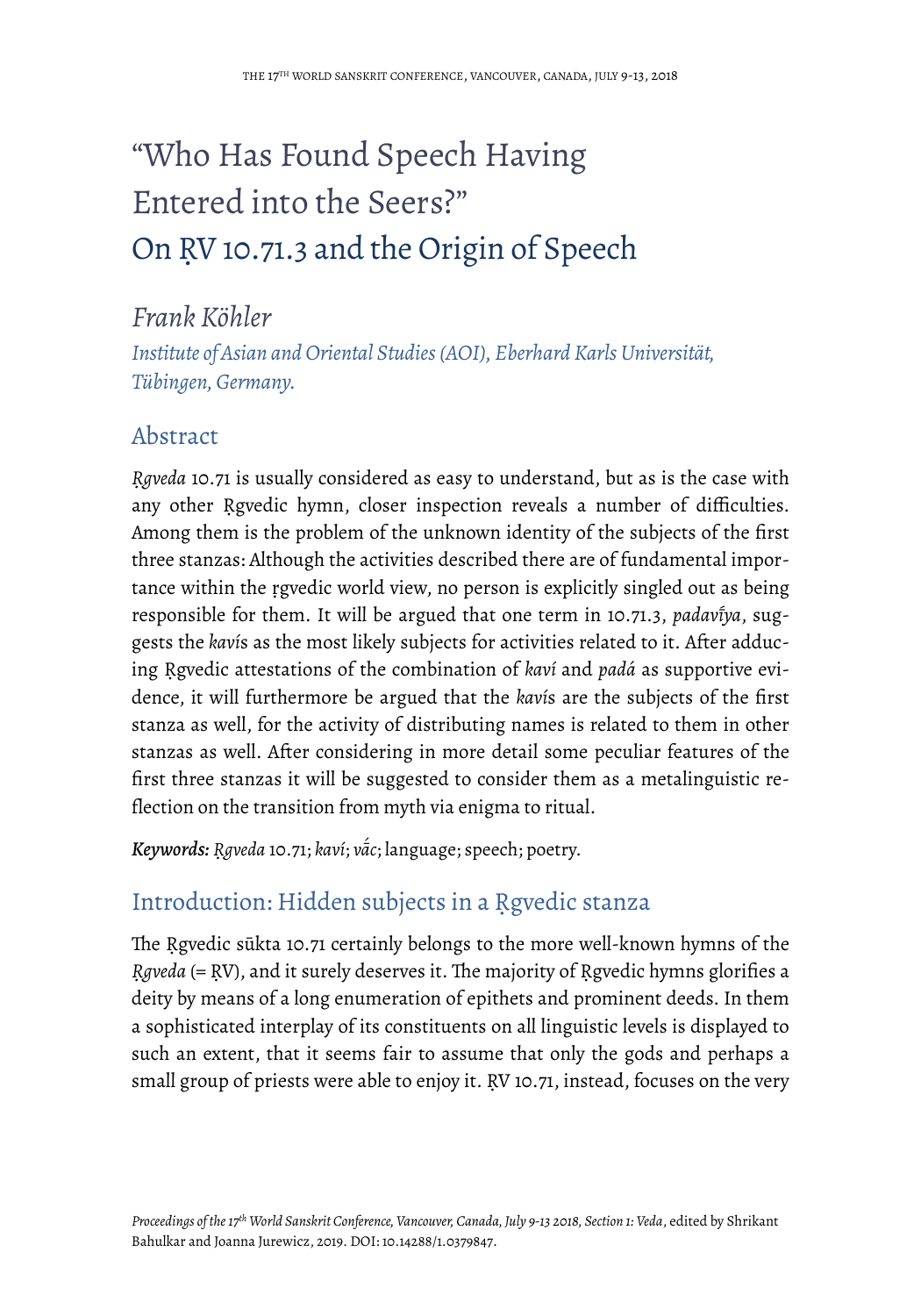<span id="page-2-5"></span>possibility to create this interplay, i.e. on sacrificial speech, *vā́ c*. Furthermore, in [1](#page-2-0) contrast to the enigmatic and difficult language we so often face in many of the Revedic stanzas, many of the similes and formulations of this hymn are straightforwardly comprehensible. But as will be argued in this essay, this impression may at places turn out to be deceptive, and beyond the charming – because comprehensible – surface level at least in parts things may be more troublesome. In what follows an attempt will be made to highlight an example of such a challenging stanza, and I will furthermore try to demonstrate that the difficulties occuring in the first three stanzas are not due to the lack of sufficient background information, but are inherent in it.

<span id="page-2-6"></span>The sūkta as a whole is known as the "Jñāna sūkta," the hymn of or to cognition, and according to tradition, Bṛhaspati is the author and jñāna, its deity. And as was to be expected with an speculative hymn, its ritual application is un-known.<sup>[2](#page-2-1)</sup> Before the first three stanzas of this hymn will be discussed in more detail, a general outlook on the different ways they have been interpreted seems appropriate. According to Jamison and Brereton, its first stanza remembers the primordial seers with a reference to the Vala myth, where they have been able to release the cows by finding their secret names. The subject of stanza 2 and 3 is the contemporary priests, and they are the ones, who not only have found it in the words of the *fsis*, but who have also distributed it.<sup>[3](#page-2-2)</sup> Their predecessors have approached these stanzas differently: Renou has assumed the same subjects throughout; in his opinion the first "poet seers" (*poètes-voyants*) have found speechand made her suitable for ritual purposes.<sup>4</sup> Another proposal for understanding these stanzas comes from Harry Falk, who suggests a succession of gods (stanza 1), primordial seers (stanza 2) and the ritualists of Ṛgvedic times, who have, via contemplation, approached the first seers[.](#page-2-4)<sup>[5](#page-2-4)</sup>

<span id="page-2-9"></span><span id="page-2-8"></span><span id="page-2-7"></span>Given the lucidity of these stanzas in terms of syntax and morphology, the divergence of these approaches comes somewhat surprisingly, the more so since

<span id="page-2-0"></span> $1$  For this reason Staal has considered this stanza as an early Indian instance of metalanguage. See Staal 1975, especially 321-323.

<span id="page-2-1"></span>*Sūktaviniyogo gataḥ –* Sāyaṇa, *ad loc*. [2](#page-2-6)

<span id="page-2-2"></span><sup>&</sup>lt;sup>3</sup>Jamison and Brereton 2014: 1496, following Schmidt 1968: 124 in their interpretation of the first stanza.

<span id="page-2-3"></span>Renou 1956: 240-41; similar already Geldner 1957: 248-49. [4](#page-2-8)

<span id="page-2-4"></span><sup>&</sup>lt;sup>[5](#page-2-9)</sup> Falk 1987: 187.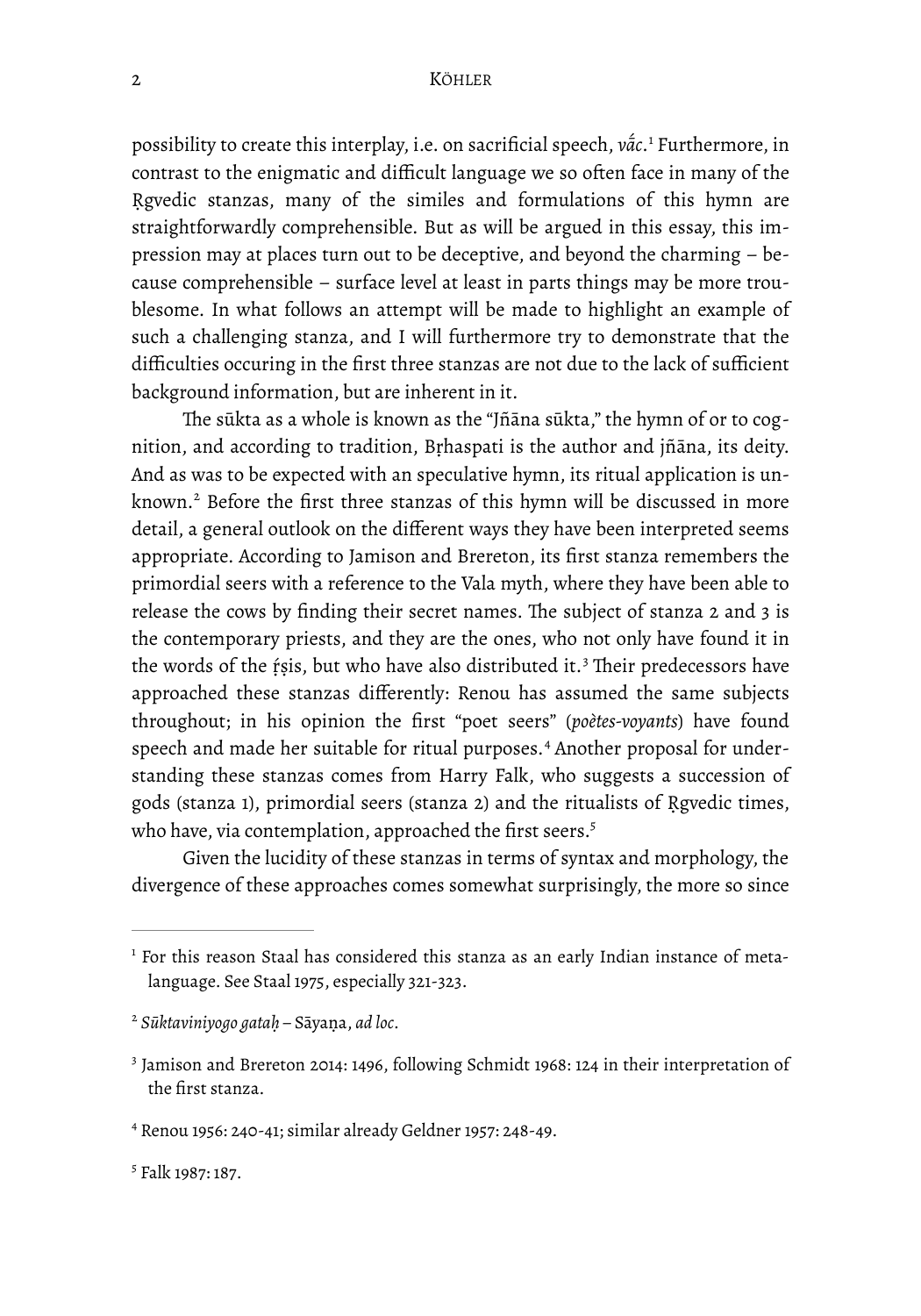the topic dealt with in these stanzas is well-known from other Ṛgvedic hymns. The reason for this is quickly found: the absence of specified subjects in all three stanzas in combination with a lack of conjunctive elements and several changes of tense. The interplay of these three factors creates a contextual indeterminateness that does not allow at first glance for an unambiguous attribution of subjects to activities, tense and succession. However, one group of persons is mentioned in the third stanza, the *ṛ́ṣi*s, which sometimes appears in the context of sacrificial and poetic speech[,](#page-3-0) v $\tilde{a}c$ ,<sup>[6](#page-3-0)</sup> whereas similar designations are missing in the first two ones. With the third stanza as a starting point and by taking recourse to some peculiarities of the ṛgvedic lexicon for the domain of poet and seer, it seems possible to discern a more satisfying structure for these stanzas.

<span id="page-3-3"></span>The third stanza runs as follows:<sup>7</sup>

ṚV 10.71.3. *yajñéna vācáḥ padavıyam ̄ āyan tā́ m ánv avindann ṛ́ṣiṣu práviṣṭām | tā́ m ābhṛ́tyā vy àdadhuḥ purutrā́ tā́ ṃ saptá rebhā́ ḥ abhí sáṃ navante ||*

> <span id="page-3-4"></span>"Through the sacrifice they followed the track of Speech. They found her having entered into the seers.

> <span id="page-3-5"></span>Having brought her here, they dispersed her in many places. The seven *rebhá*s together cry towards her." [8](#page-3-2)

The agents/subjects of the activities denoted by the first three inflected verbs (*āyan*, *ánu avindan* and *adadhuḥ*) are not singled out, not even with the help of pronouns. Two groups of people are explicitly mentioned here, the rebhás and the ṛ́ṣis, but it is doubtful that they can be behind the mentioned activities, although the way both of these terms are used in the ṚV would at least not rule out their denotation of the respective agents. But the word *rebhá* with only 20 Ṛgvedic attestations has a rather restricted domain of application: it usually refers to a ritual singer (e.g. ṚV 1.127.10, 7.63.3, and 8.97.11), and some stanzas

<span id="page-3-0"></span> $6$  See e.g., RV 10.81.1; 10.125.5; 10.130.5-6.

<span id="page-3-1"></span><sup>&</sup>lt;sup>[7](#page-3-4)</sup> Translation from Jamison and Brereton 2014 (= J-B), unless indicated otherwise.

<span id="page-3-2"></span> $^8$  $^8$  Translation of pāda d by me, whereas J-B have translated it as follows: "The seven huskyvoiced singers together cry her out." But the preverb *abhí* almost always indicates a direction towards an object which is put in the accusative, (cf. Krisch 2006, *s.v. abhí*, and Casaretto 2010 [2011]). In the case of of *abhí sám nu*- the accusative indicates the recipient of praise and the respective stanzas where this combined verb occurs together with an accusative object (ṚV 6.7.2 and 4; 8.95.1) have been translated by J-B accordingly.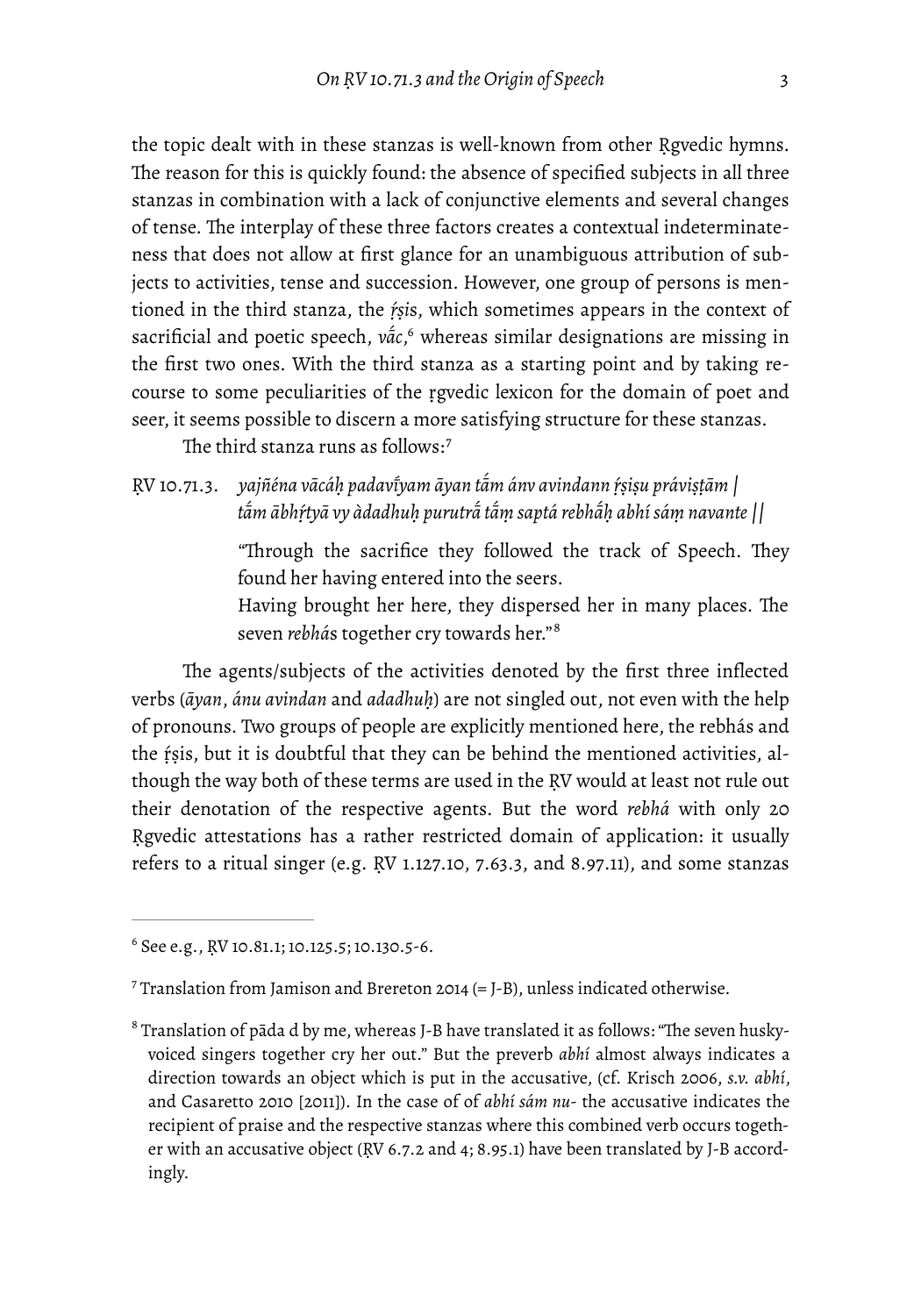suggest a special relation to a morning ritual (ṚV 1.113.17; 1.127.10; 6.3.6). A fixed group like the seven rebhás, *saptá rebhā́ ḥ*, does not occur elsewhere, and they are not credited with the ability to give structure to the ways sacrificial speech is put into use.

The other group mentioned here, the rsis, would fit much better into the actions emphasized in this text, as the performance of their activities is indeed related to speech. But due to syntactical reasons it seems unlikely that they are the hidden subjects of this stanza; if this were the case, the word *ṛ́ṣi-* should appear in the nominative, not in the locative. The previous two stanzas do not offer any further clues:

ṚV 10.71.1. *bṛ́haspate prathamáṃ vācó ágraṃ yát praírata nāmadhéyaṃ dádhānāḥ |* yád eşāṃ śréṣṭhaṃ yád ariprám ā́sīt preṇā́ tád eṣāṃ níhitaṃ gúhāvíḥ ||

> "O Bṛhaspati, (this was) the first beginning of Speech: when they [= the seers] came forth, giving names.

> What was their best, what was flawless—that (name), set down in secret, was revealed to them because of your affection (for them)."

The first stanza rather suspiciously omits every mention of a subject as well, except a very general (and for this reason rather disappointing) "they" and even this pronoun has to be supplied anyway. It seems plausible to add "the seers," as J-B have done (as well as Geldner before them), but a word of caution may at this place nevertheless be in order. As is well-known, Vedic Sanskrit contains a whole spectrum of terms roughly corresponding to "seer", e. g. *ṛ́ṣi*, *kaví*, *vedhás*, etc. but all these terms possess distinctive semantic features which may get lost once one word is chosen the semantic equivalent of which in the source language is not mentioned. And as "seer" is their translation for *ṛ́ṣi* in stanza 3, it should be kept in mind that they cannot be the subjects there, and it seems therefore unlikely that the activites mentioned in the first stanza can be ascribed to them.

The next stanza also does not offer any clues about the possible subjects:

ṚV 10.71.2. *sáktum iva títaunā punánto yátra dhı̄ rā mánasā vā́ cam ákrata | átrā sákhāyaḥ sakhyā́ ni jānate bhadraíṣāṃ lakṣmı̄ r níhitā́ dhi vācí ||*

> "When the wise have created Speech by their thought, purifying her like coarse grain by a sieve,

> In this they recognize their companionship as companions. Their auspicious mark has been set down upon Speech."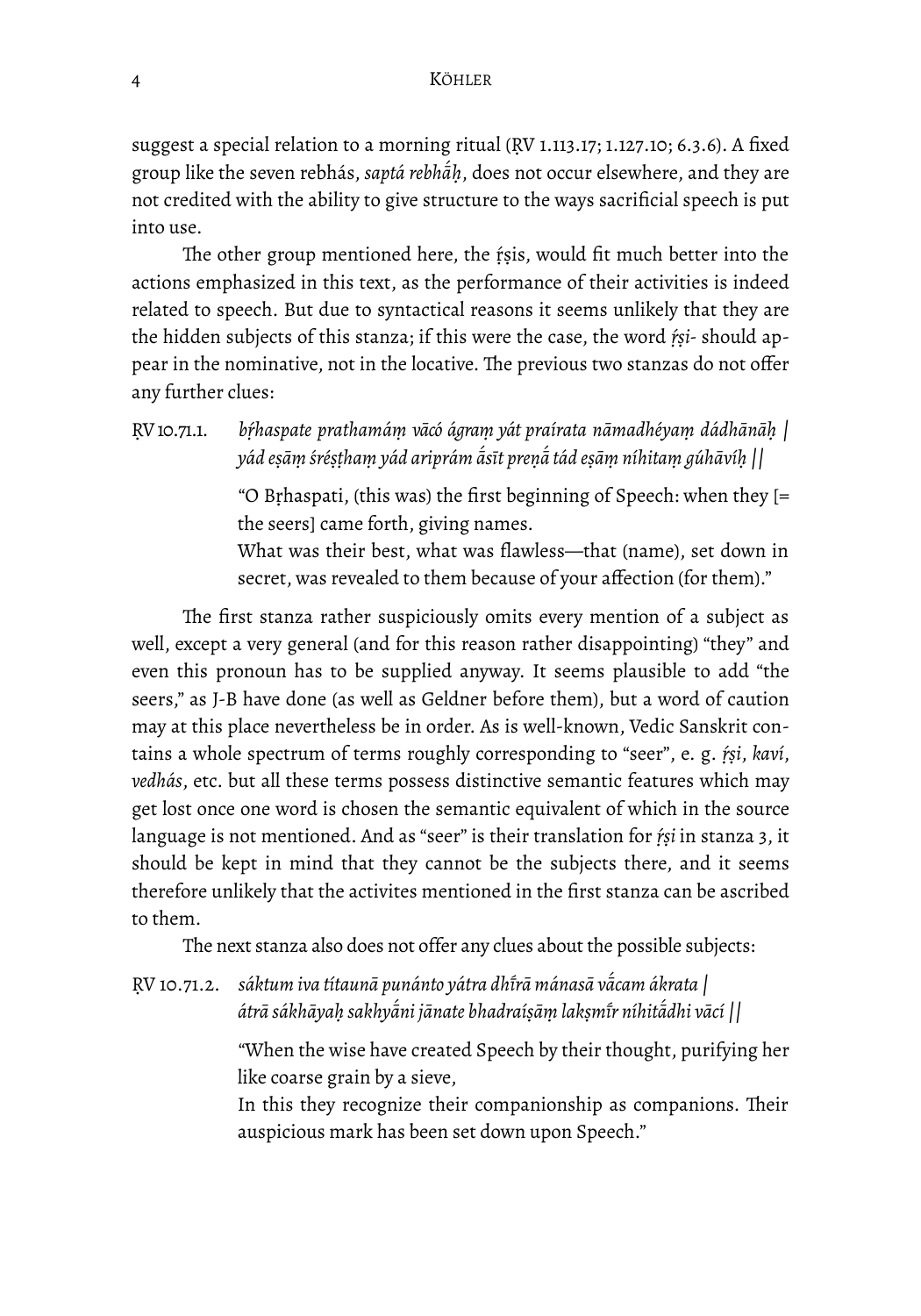Here two designations are used for denoting the agents, *dhı̄ ra* and *sákhi*, but both of them do not single out specific groups. These nouns are applicable as attributes for groups in general without any specific restriction. Furthermore, there is a remarkable switch of tenses in these three successive stanzas; the first stanza displays only the use of the imperfect tense, which denotes an action in the historical past (*ágram*). The second stanza moves the scenery into the immediate past and the present, which are described by the corresponding tenses, present and aorist. Eventually, the third stanza has both, actions in the past as well as in the present. Consequently, it is not obvious at first glance that stanza 2 has a direct connection with 1 or 3, unless one assumes that a change of perspective for the lyrical narrator has taken place due which the events are described here as happening at the presence of the speaker.

The following stanzas 4 to 11 continue the description of the present with present or perfect tense forms, but without reference to the first three stanzas. Their meaning, and the meaning of stanza three in particular, has therefore to be elucidated by different means.

## Hidden tracks, enigmatic words and the kavís

In order to do so, it may be promising to have a closer look at *padaviyam* in stanza 3a. It is an abstract noun with a transparent morphology, build up by the words p*adávi*- and the suffix -*ya*. This word does not appear to offer any derivational or morphological difficulties: the first element of the underlying compound *padá*, "track, trace" is attested two times with finite verb forms of *vī*-, ṚV 1.48.6 and 6.1.4. Especially the last stanza might be interesting:

ṚV 6.1.4. *padáṃ devásya námasā vyántaḥ śravasyávaḥ śráva āpann ámṛktam | nā́ māni cid dadhire yajñíyāni bhadrā́ yāṃ te raṇayanta sáṃdṛṣṭau ||*

> "Pursuing the track of the god with homage, seeking fame, they will attain fame indestructible; even the names they have assumed are worthy of worship. They take pleasure in your auspicious manifestation."

In this stanza the terms *nā́ man* (which occurs in stanza 10.71.1 as well) and *padá* are attested in one stanza, and its content makes it likely that it is the ritual poets who are to be understood as the subject of tracking. As is well-known, besides denoting "track" and "place," *padá*- has acquired the meaning of "word" in Sanskrit, and thanks especially to the works of Renou and Thompson, its specific Rgvedic function to figure as an item of the esoteric lexicon has become intelli-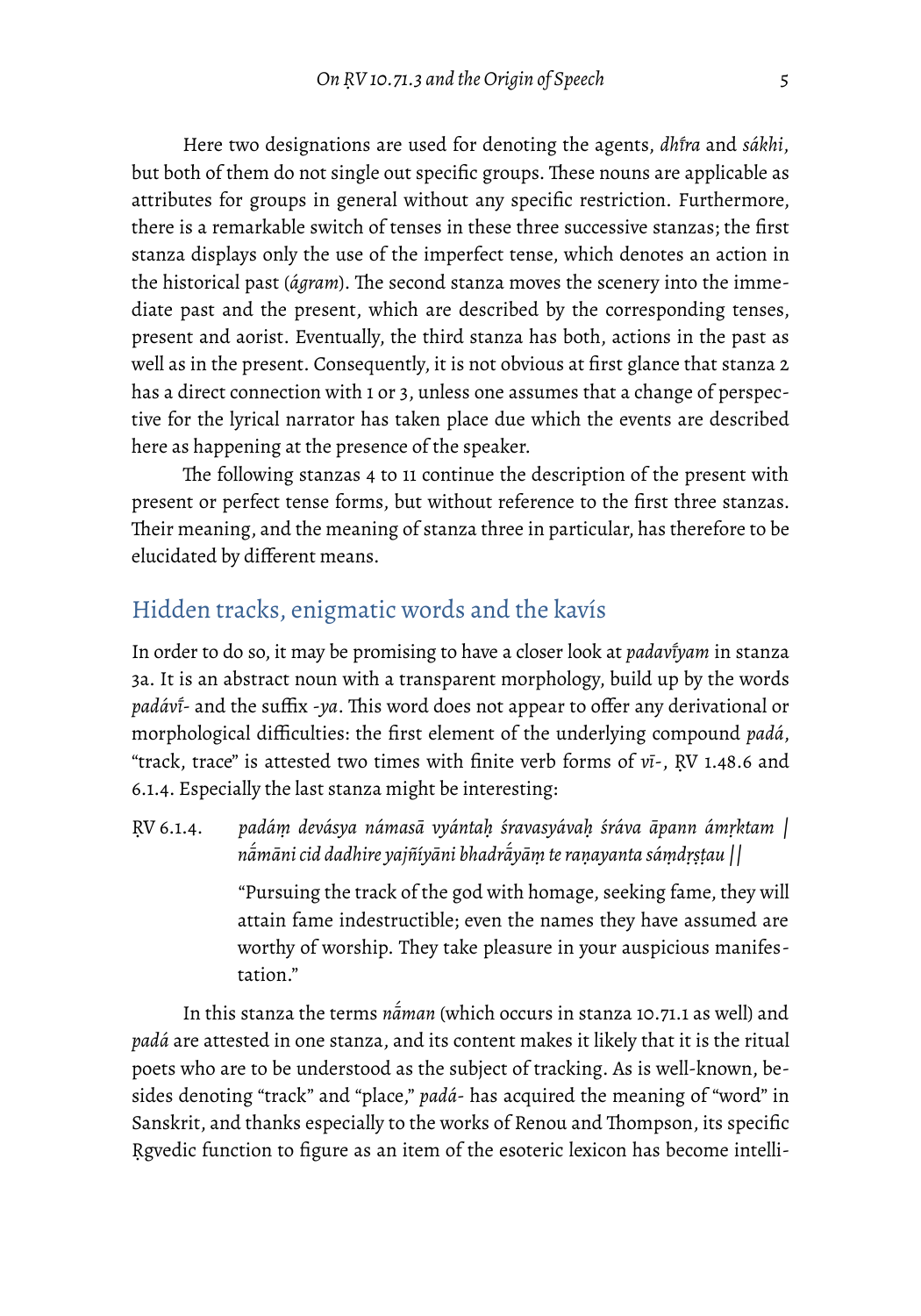<span id="page-6-4"></span>gible.<sup>[9](#page-6-0)</sup> It may therefore tentatively be termed an "enigmatic semantic unit" and it is characteristically used when hidden connections between ritual, poetry and deities come into the focus of the Rgvedic poets.<sup>[10](#page-6-1)</sup> As the genitive *vācáh* makes clear, the background for building up the compound *padavıyā* is formed by the enigmatic nature of speech. The abstract noun itself is derived from the root compound*padavi*-, which is attested seven times in the RV.<sup>[11](#page-6-2)</sup> In three of them (ṚV 3.5.1; 9.96.6 and 18), it forms a syntagma with the term *kaví*-, one of the more prominent used designations for "poet."<sup>[12](#page-6-3)</sup> The stanzas are as follows:

ṚV 3.5.1. *práty agnír uṣásaś cékitānó 'bodhi vípraḥ padavıḥ̄ kavīnā́ m | pṛthupā́ jā devayádbhiḥ sámiddhó 'pa dvā́ rā támaso váhnir āvaḥ ||*

> <span id="page-6-7"></span><span id="page-6-6"></span><span id="page-6-5"></span>"In response to the dawns, the ever more visible Agni has awakened, the inspired (priest), trail-blazer for the poets. He of broad visage, kindled by those seeking the gods, as the draft-horse (of the oblations), has opened the doors of darkness."

ṚV 9.96.6. *brahmā́ devā́ nām padavıḥ̄ kavīnā́ m ṛ́ṣir víprāṇām mahiṣó mṛgā́ ṇām | śyenó gṛ́dhrāṇāṃ svádhitir vánānāṃ sómaḥ pavítram áty eti rébhan ||*

> "Formulator for the gods, trail-blazer for the sage poets, seer for the inspired poets, buffalo of the wild beasts, falcon of the birds of prey, axe of the trees—Soma goes rasping through the filter."

ṚV 9.96.18. *ṛ́ṣimanā yá ṛṣikṛ́t svarṣā́ ḥ sahásraṇīthaḥ padavıḥ̄ kavīnā́ m | tṛtıyā ṃ dhā́ ma mahiṣáḥ síṣāsan sómo virā́ jam ánu rājati ṣṭúp ||*

<span id="page-6-0"></span><sup>&</sup>lt;sup>[9](#page-6-4)</sup> Cf. Renou 1941-42: 134-38, Renou 1958: 21-22, and Thompson 1995.

<span id="page-6-1"></span> $10$  The expression "enigmatic semantic unit" has been used here instead of "word," since there is no unambiguous example for an entity denoted by *padá* in the ṚV. When this term is used linguistically, its denoted object is only referred to with this term, ergo left unexpressed (as is to be expected in the domain of esoteric speech). Possible counterexamples like *padáṃ véḥ* or *padáṃ góḥ* have been adduced as possessing the meaning of just *ví* or *gó*, but given the esoteric context, an attribution of a single (and simple!) meaning to this syntagma seems unlikely. For this reason it can not be ruled out that *padá* is applicable not only for words, but for syntagmas as well.

<span id="page-6-2"></span><sup>&</sup>lt;sup>[11](#page-6-6)</sup> See Scarlata 1999: 499.

<span id="page-6-3"></span> $12$  Of course a kaví (and to a certain extent also some of the designators from this domain) is much more than a poet, since he is also concerned with the adequate forms of ritual and the discernment of cosmic and ritual structures; see Köhler 2011.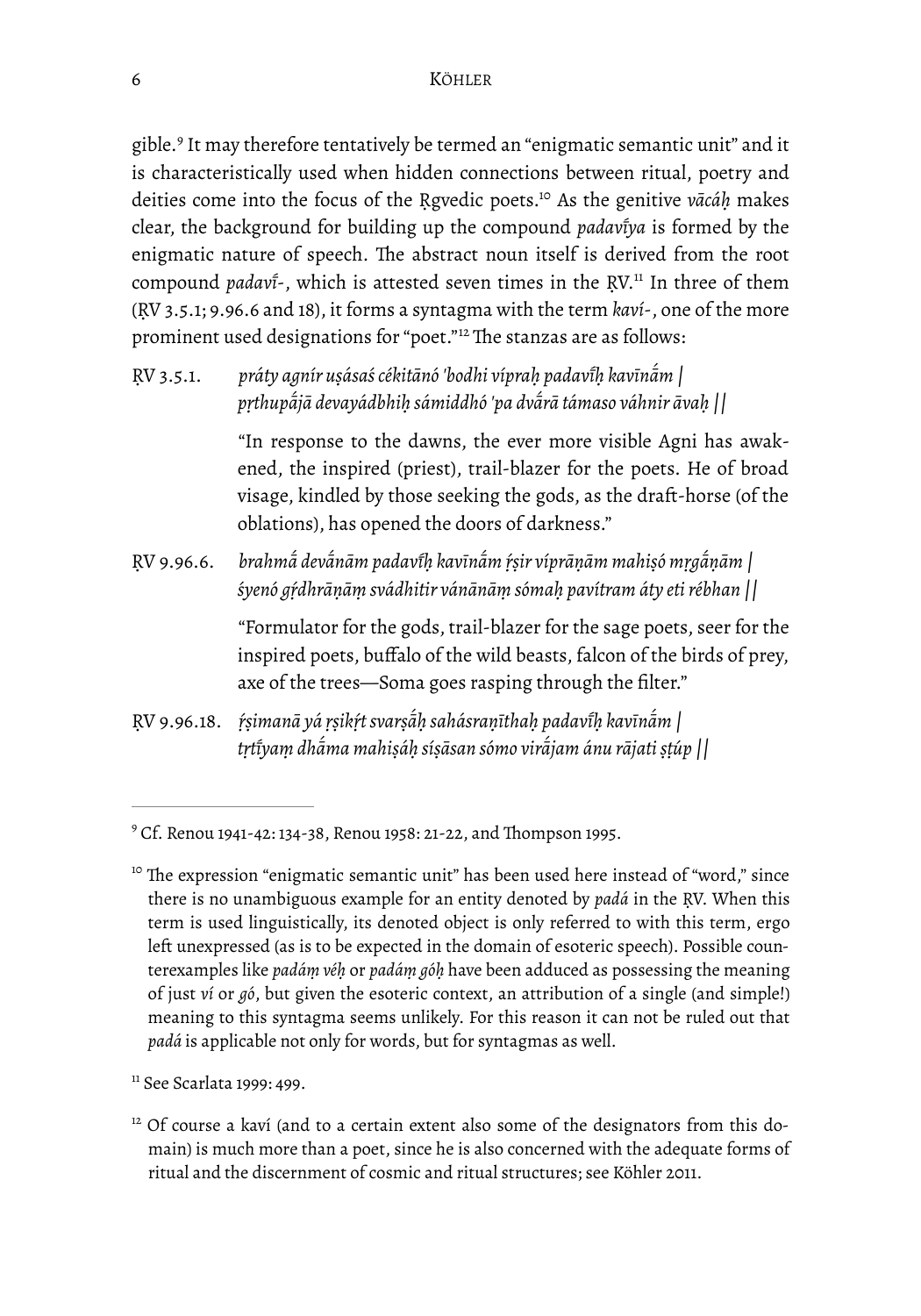<span id="page-7-2"></span>"Having the mind of a seer, a maker of seers, gaining the sun, having a thousand devices, trail-blazer for poets, a buffalo, seeking to gain the third domain, Soma, as rhythm [the anustubh meter], regulates the virāj (meter) according to rule."

As a cursory glance shows, *padavı̄* occurs in combination with *kaví*, but not with any other term from this semantic domain.<sup>[13](#page-7-0)</sup> The gods who are described this way are Agni and Soma, and the ratio behind this syntagma and its use for exactly these two gods is probably to be found in the the way poetic inspiration is conceived of. Agni and Soma are the inspirators par excellence for the Rgvedic poets and are therefore the suitable objects of reference for the term *padavı̄* . And apart from inspiration, the occurence of this syntagma, rare as it is in terms of absolute numbers, fits to those Ṛgvedic stanzas where *padá* and *kaví* occur side by side, as in, e.g., ṚV 10.53.10.

ŖV 10.53.10. sató nūnáṃ kavayaḥ sáṃ śiśīta vā́śībhir yā́bhir amṛ́tāya tákṣatha | *vidvā́ ṃsaḥ padā́ gúhyāni kartana yéna devā́ so amṛtatvám ānaśúḥ ||*

> "Now, poets, sharpen up (the hatchets) that are (here), the axes with which you carve for the immortal. As knowing ones, create hidden tracks, (like the track) by which the gods achieved immortality."

In this stanza, any mythological background is missing, the kavís are the ones who know how to deal with hidden tracks/word, and moreover they are even concerned with immortality. Within the Ṛgvedic world view, this obviously means, that they are involved in poetry of a special kind. Further combinations of *kaví* with *padá* occur in ṚV 1.146.4; 8.8.23; 9.12.8; 9.97.57 and 10.177.2. Te evidence collected so far therefore suggests the assumption that the anonymous subjects of RV 10.71.3 could be referred to as kavís. But there is another reason why this term can serve to single out the subjects in question. Among the terms which can be used in the ṚV to denote a poet, *kaví* is the one with the broadest range of activities.<sup>[14](#page-7-1)</sup> Not only does a kaví compose and recite poetry, he is also responsible for the structure of the ritual, as the following stanzas make clear:

<span id="page-7-3"></span>ṚV 10.114.5. *suparṇáṃ víprāḥ kaváyo vácobhir ékaṃ sántam bahudhā́ kalpayanti | chándāṃsi ca dádhato adhvaréṣu gráhān sómasya mimate dvā́ daśa ||*

<span id="page-7-0"></span><sup>&</sup>lt;sup>[13](#page-7-2)</sup> In RV 3.5.1, *padavi* is qualified by the attribute *vípra*, which also serves to denote ritual poets. But the determining relation holds between *padavı̄* and the kavis.

<span id="page-7-1"></span><sup>&</sup>lt;sup>[14](#page-7-3)</sup> Apart from *vedhás*, but this term does not appear in the vicinity of *padav*i̇́; the etymology and meaning of *vedhás* is dealt with in Pinault 2013.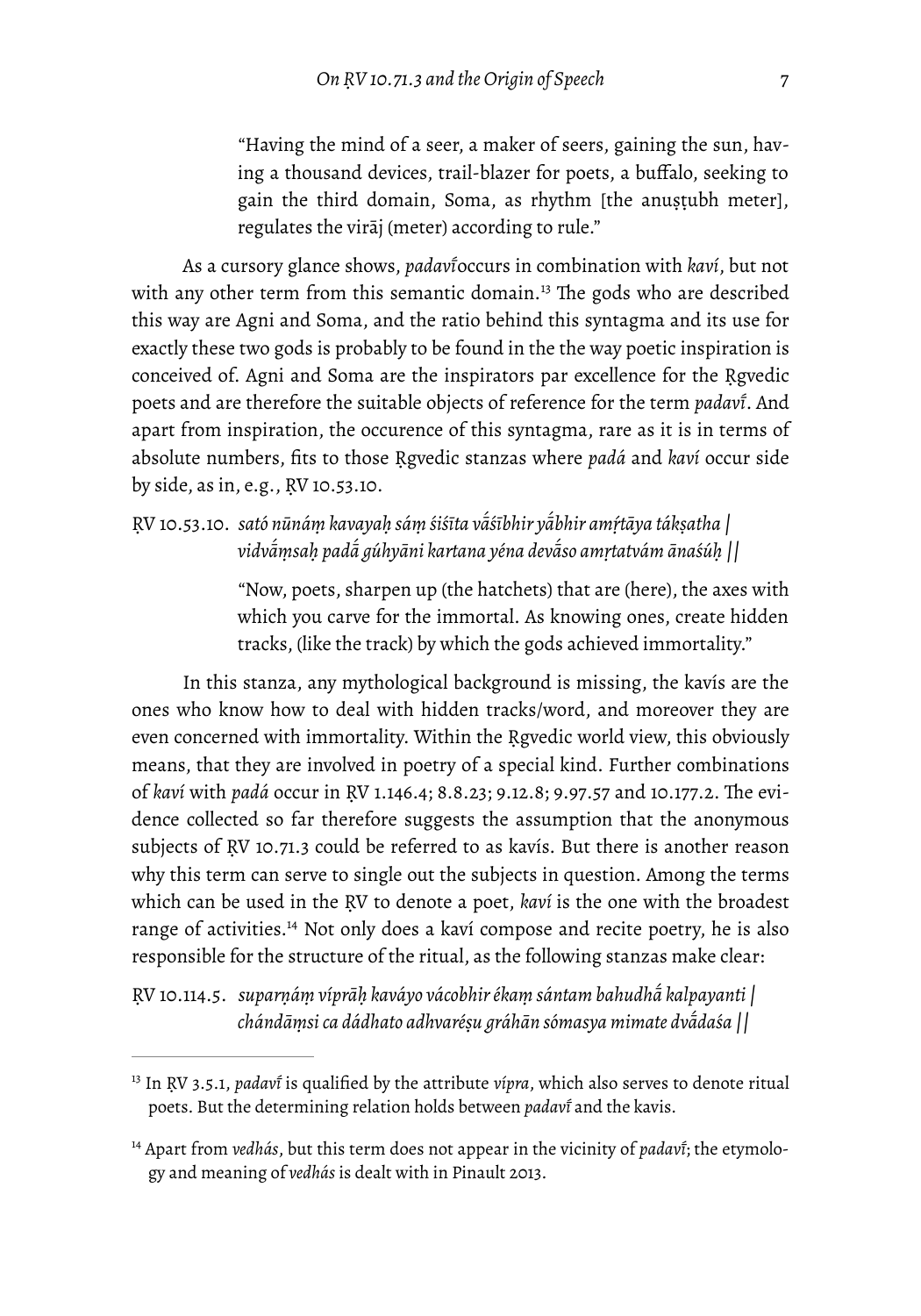"The inspired ones, the sage poets configure the eagle, though it is just one, in many ways with their words.

And arranging their meters at the ceremonies, they measure twelve cupfuls of soma."

ṚV 10.114.6. *ṣaṭtriṃśā́ ṃś ca catúraḥ kalpáyantaś chándāṃsi ca dádhata ādvādaśám / yajñáṃ vimā́ ya kaváyo manīṣá ṛksāmā́ bhyām prá ráthaṃ vartayanti //*

> "Configuring the four as thirty-six and arranging the meters up to twelve (syllables?),

> having measured out the sacrifice with their inspired thought, the poets make the chariot [= sacrifice] roll forth with ṛc and sāman [verse and tune]."

Consequently, the kavís are occupied with sacrificial speech and its place in the ritual setting, and this would fit to the way the activities are described in stanza 3. Furthermore, both meanings of *padá – "*trace" and "enigmatic expression" – would fit as well. The kavís are looking for the traces of speech, and this means that they look for those enigmatic units which form a part of her. And by situating the setting in the past, these activities obtain an aetiological character, thereby explaining how and why ritual poetry works in the present of the composer of this poem.

One may object that the information collected so far is not sufficient enough to single out the kavís as the agents; for example, in ṚV 10.130 it is not the kavís but the ṛ́ṣis who have structured the ritual. But as will be shown below, the rsis do not participate to the same degree in those acts that help to constitute ritual as the kavís: Whereas the activies of the later ones are described with forms of the causative of *kalp*- with the resulting meaning "configure, order" in ṚV 10.114.5 and 6, does the perfect of this root with the meaning "to go along (with)" appear in RV 10.130.5 and  $6<sub>15</sub>$  $6<sub>15</sub>$  $6<sub>15</sub>$  the translation of the respective pādas (d and a) has been modified accordingly:

ṚV 10.130.5. *virā́ ṇ mitrā́ váruṇayor abhiśrır índrasya tri ̄ ṣṭúb ihá bhāgó áhnaḥ | víśvān devā́ ñ jágaty ā́ viveśa téna cākḷpra ṛ́ṣayo manuṣyāḥ̀ ||*

> <span id="page-8-1"></span>"The virāj meter is the full glory of Mitra and Varuṇa, and the triṣṭubh meter is here Indra's portion of the (sacrificial) day. The jagati meter entered the All Gods. The seers, the sons of Manu, have gone along with it (the ritual)."

<span id="page-8-0"></span><sup>&</sup>lt;sup>[15](#page-8-1)</sup> See Kümmel 2000: 140-41.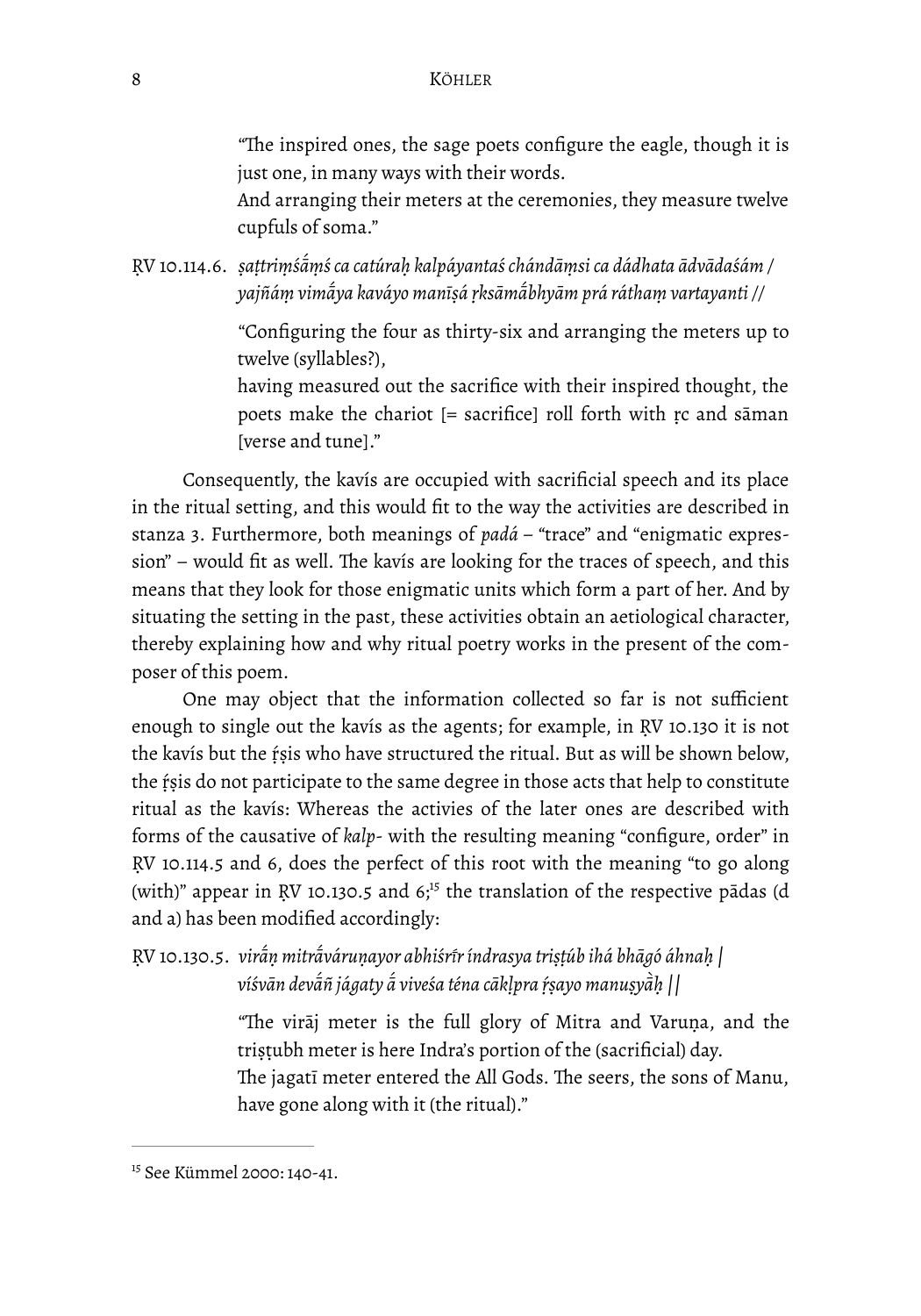```
ṚV 10.130.6. cākḷpré téna ṛ́ṣayo manuṣyā̀
 yajñé jāté pitáro naḥ purāṇé |
              páśyan manye mánasā cákṣasā tā́
n yá imáṃ yajñám áyajanta pū́
rve ||
```
"The seers, the sons of Manu, our fathers, have gone along with it (the ritual), when the sacrifice was born in ancient times. Seeing with my mind as my eye, I think of the ancient ones who offered this sacrifice."

The rsis apparently do not have a role as important and significant as the kavís, and this impression is confirmed by the last stanza of this poem:

ṚV 10.130.7. *sahástomāḥ saháchandasa āvṛ́taḥ sahápramā ṛ́ṣayaḥ saptá daívyāḥ | pū́ rveṣām pánthām anudṛ́śya dhı̄ rā anvā́ lebhire rathyò ná raśmın || ̄*

> "The courses (of the ritual were) joined with the praise songs, joined with the meters. The heavenly Seven Seers were joined with the model (of the rite).

> Looking along the path of the ancients, the insightful ones [=the present priests] have taken hold of the reins (of the sacrifice) like charioteers."

To sum up, the compound *padavı̄* , from which *padavıyā* is derived, forms a syntagma only with *kaví*, and not with any other related term. Furthermore, the kavís deal prominently with enigmatic speech, the elements of which are denoted, inter alia, by *padá.* And finally, they take an active role in establishing ritual precedures, something that could be related to the content of ṚV 10.71.3. It seems therefore likely that the kavís are the anonymous subjects of ṚV 10.71.3 a-c.

But there are some open questions: What is the explanation for pāda d? Who are the subjects of the first two stanzas? How does this explanation fit to the remaining stanzas of this hymn? And why have the kavís not been mentioned in the first place?

 $\tau$ he first question is perhaps the least difficult to answer: t*ām saptá rebhā́ḥ abhí sáṃ navante* means that speech itself has become the object of the praise of the rebhás, as this is the usual construction of the verb *nu*- in combination with *abhí* and *sám* (cf. e.g. ṚV 6.7.2 and 4). And paradoxically, since this is done by means of speech, she herself becomes simultaneously not only the means of praise, but the addressee as well.

The second question is of a more problematic nature. The first three stanzas with their encoded statements on origin and nature of ritual poetry certainly form a thematic unit that deals with the foundation for the activities depicted in the remaining stanzas. It seems plausible to consider them as the subjects of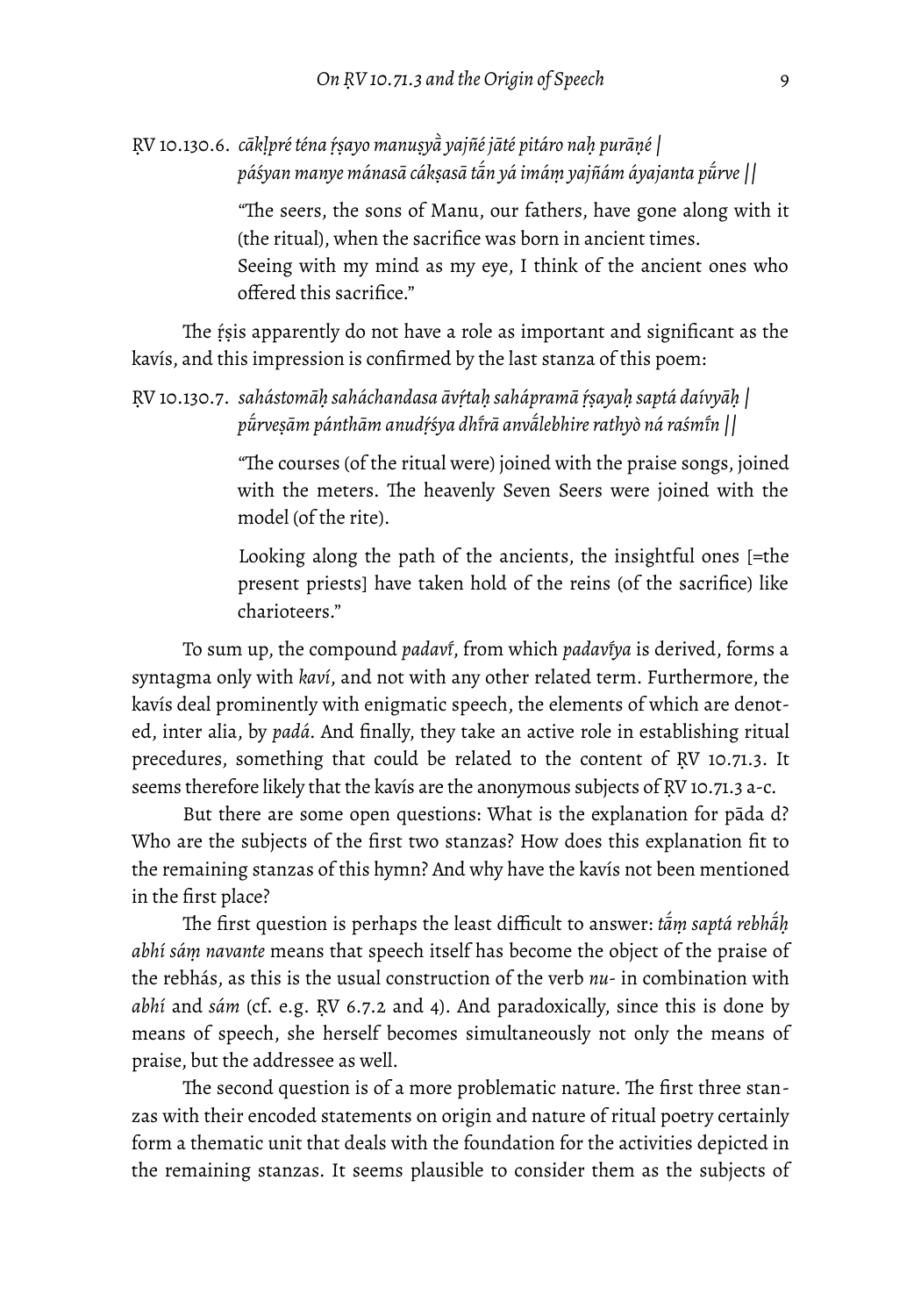stanza 1 as well, as the acitivities ascribed there to anonymous subjects would fit well into the descriptive frame for the kavís: Not only are they frequently mentioned in connection with padá, as has been demonstrated above, they also occur in combination with nā́ man:

RV 10.5.2. samānáṃ nīḷáṃ vṛṣaṇo vásānāḥ sáṃ jagmire mahiṣā́ árvatībhiḥ | *ṛtásya padáṃ kaváyo ní pānti gúhā nā́ māni dadhire párāṇi ||*

> "Cloaking themselves [i.e., dwelling] in the same nest, the bullish buffaloes have united with the mares.

> The sage poets protect the track of truth: they have placed in hiding the highest names."

And also the following stanza from the 9th Maṇḍala can be adduced here to demonstrate the intimate connection between being a kaví and the establishment of names:

ṚV 9.92.2. *áchā nṛcákṣā asarat pavítre nā́ ma dádhānaḥ kavír asya yónau | sıdan hóteva sádane cam ̄ ū́ ṣū́ pem agmann ṛ́ṣayaḥ saptá víprāḥ ||* 

> "With the gaze on men, the kaví has run here, acquiring a name in in the filter, in his womb,

> <span id="page-10-1"></span>taking a seat in the cups, like a Hotar on his seat. The seven inspired ŕṣis have just gone to him."<sup>16</sup>

With this evidence, the connection between *kaví* and *nā́ man* appears therefore sufficiently close to assume that the kavís are the anonymous subjects not only of RV 10.71.3, but of the first stanza as well. The phrase *prathamám vācó ágraṃ yát praírata nāmadhéyaṃ dádhānāḥ* sounds, *prima facie*, like a further instance of stanzas dealing with the name-giving activities of the kavís mentioned above. But a closer look reveals that the kavís in stanza 1 are involved in a even more fundamental activity. Here, they do not establish names; rather, they establish the very possibility for doing so: By making *nāmadhéya* instead of *nā́ man*

<span id="page-10-0"></span> $16$  My translation. J-B have translated pādas a and b as "his gaze on men, he has run here, acquiring the name 'poet' in the filter, in his womb" (Jamison and Brereton 2014: 1331). But the decision to take the nominative of *kaví* as the direct object of the participle *dádhāna* is hardly justifiable because of the missing case agreement, and furthermore, there is no reason not to accept the more plausible alternative to consider it as an epithet for Soma. With all in all 45 instances, including this stanza, where *kaví* is used for Soma (cf. Köhler 2011: 30), there is no need of further explanation of its appearance in this stanza.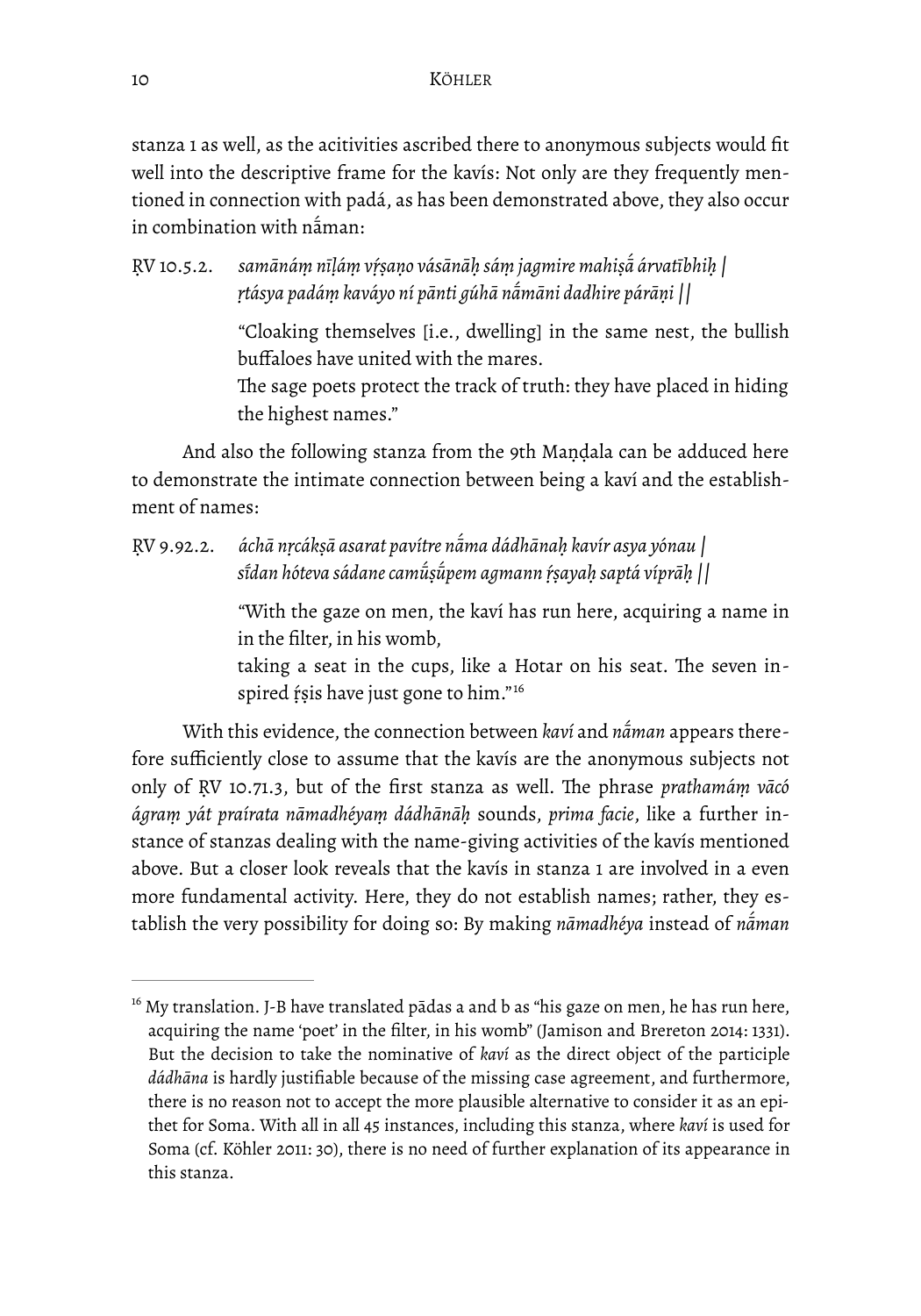<span id="page-11-3"></span>

<span id="page-11-2"></span>the object of *dhā*- "to place," at least if *dhéya*, the second member of the compound *nāmadhéya*, is taken here as an abstract noun derived from *dhā*- with the meaning "establishing."<sup>[17](#page-11-0)</sup> Seen this way, the *kavis* would have enabled the very possibility for the performance of rituals, and interestingly, this circumstance affects the Ṛgvedic conception of speech, *vāc.* It is well-known that speech is the most important constituent of Vedic ritual (at least for the Ṛgvedic poets), and this has led to a gradual increase of its status, eventually leading to its deification in ṚV 10.125. But from this sūkta one could get the impression, that to reach its full divine form, speech is dependent, if not on ongoing recitation of ritual poetry (for it is this domain, where her power is at its peak), than at least on the activities of the *kaví*s who allotted to her her specific role in ritual. And whereas the second stanza does not have an immediate connection to the scenery depicted in the first one, (as indicated by the use of the aorist and the present tense), the third stanza ties in with the content of the latter. As Thompson has shown, *padá* usually denotes "trace" or "trail" in the ṚV, and out of it developed the specific use for denoting lingustic units in the meaning of "trace of the gods." $18$  But in with regard to *vācáḥ padavıyam ̄ āyan* in ṚV 10.71.3, an additional level of meaning is presented. Once the double meaning of "trace" and "enigmatic linguistic unit" for *padá* is taken into account, two different descriptions of the same action are given in this stanza. On the one hand, the kavís searched for the traces of speech, and on the other hand they searched for the enigmatic words – i.e., a part of speech they needed in order to shape the ritual. And to find her (speech) in the ṛ́ṣis just means they have the enigmatic words at their disposal, so that from the kavís*'* point of view all that was needed for establishing the ritual was present. And also pāda d of ṚV 10.71.3 gets an extended meaning: in this stanza vā́ c, which would usually be the means for *abhí sáṃ nu*-, figures here as its object, as has been shown above. An obvious interpretation would be to see this as a

<span id="page-11-1"></span><sup>[18](#page-11-3)</sup> See Thompson 1995.

<span id="page-11-0"></span><sup>&</sup>lt;sup>[17](#page-11-2)</sup> This interpretation is not undisputed, because according to Vārttika 2 (bhāgarū*panāmabhyo dheyaḥ*) and 3 (*mitrācchandasi*) to A 5.4.36 *dheya*- can be added as a suffix to *bhāga*, *rūpa*, *nāma,* and (in Vedic language) to *mitra* without changing its meaning, therefore *nāmadhéya = nā́ man*. Given the circumstance that Kātyāyana certainly lived after Pāṇini (who did not mention this rule), his authority for Vedic may be open to doubt. But even if his rule would be correct, it nevertheless would not exclude the interpretation given above, for in the domain of (especially Ṛgvedic) poetic language, phonetic elements can always suggest semantic relations. The possibility to attribute a more literal meaning for this term has been taken into consideration in Graßmann 1996, s. v. *nāma-dhéya*; as its first meaning occurs "Namengebung."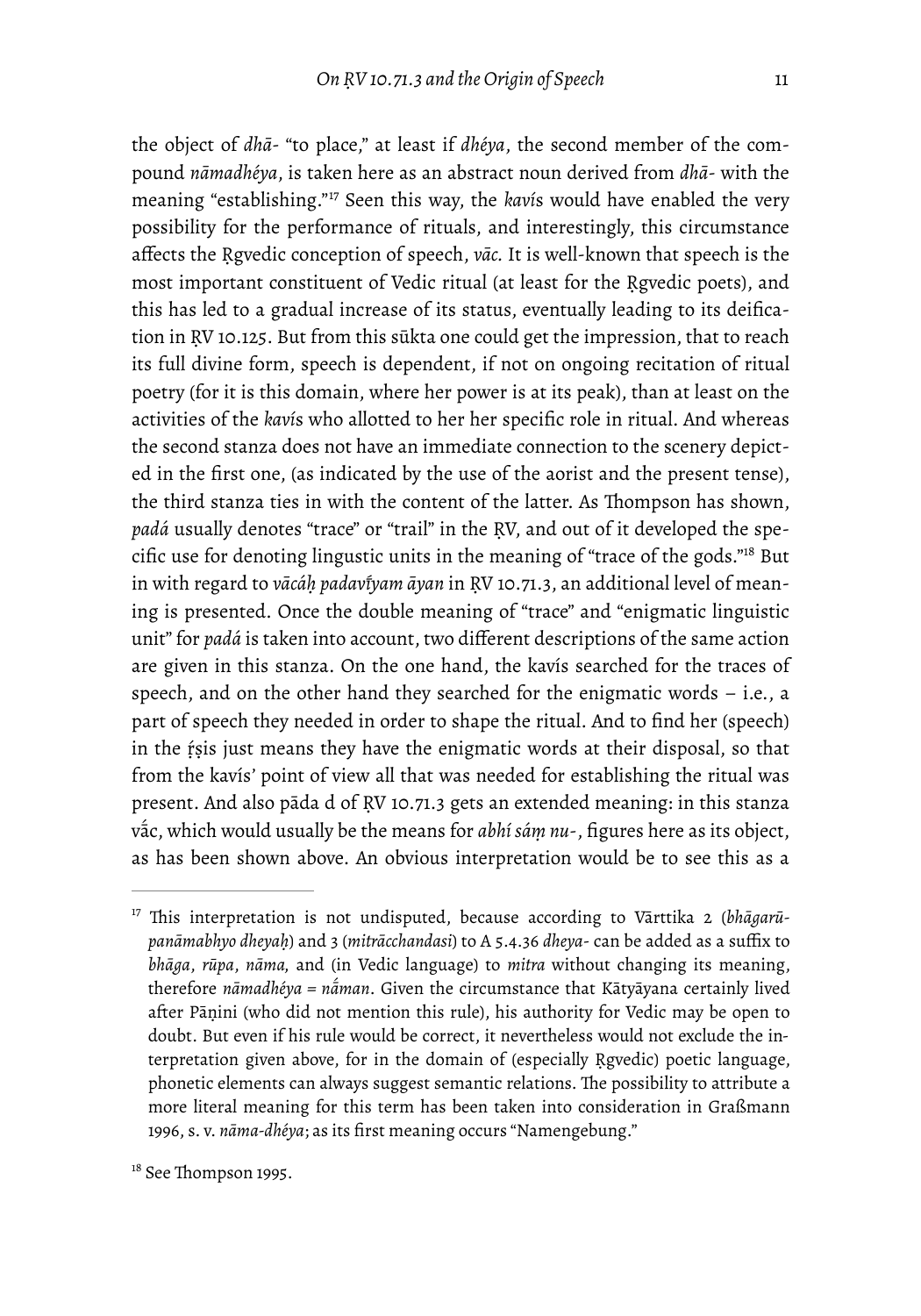confirmation, that she has become a deity in her full rights, but this is not to say that she has suddenly become the object of worship. Rather, the audience of this stanza is given to understand that in every act of worship performed or supported by the means of poetry, speech herself is worshipped.

<span id="page-12-1"></span>But this establishment of sacrificial speech as an essential feature of ritual is itself situated in a larger context, the transition of myth to enigma. The poem starts with an address to Bṛhaspati, who does not only figure as the embodiement of sacrificial spech, but as one of the main protagonists of the Vala myth as well, where he is assisted by the Aṅgiras, the first mythical poets[.](#page-12-0)<sup>[19](#page-12-0)</sup> Part of the myth is the liberation of the cows from a cave by means of poetry, which consequently must have been at the disposal of the ṛ́ṣis already. Seen this way, the *kaví*s have transformed speech by changing it from an mythical instrument so to speak into an element of ritual performances.

With these premises the third question finds an answer as well. The prominent topics of the remaining stanzas, the necessity of visionary abilities for composing poetry as well as the urge to cooperate in the performance of a ritual are developments and elaborations of the first activities of the kavís that took place in the remote past. One element of this aetiology for ritual is the constant emphasis of friendly cooperation of the persons involved, from the mythical past via the enigmatic transformation to the concrete ritual performances. This feature is brought out to such an extent, that it figures as an important link between these different stages.

Finally, the question why the kavís have not been mentioned at all in the first place remains to be answered. It is of course rather difficult to discover the reasons a poet may have had for omitting certain things, but an attempt for a tentative answer may nevertheless be ventured. According to ṚV 10.71.1d, the mutual affection of the kavís caused that which was hidden to appear: *preṇā́tád eṣāṃ níhitaṃ gúhāvíḥ*. But perhaps the opposite interpretation works as well: with their affection they have hidden what has been obvious before. This would explain why the kavís have not been mentioned, and it perhaps also offers an explanation for the problematic character of stanza 2, which has so far been tacitly ignored: the tenses used in this stanza (aorist and present tense) suggest a relation to the present, but its position between two stanzas with their clear reference to the past calls for a similar time reference. Maybe there is no contradiction here: the ongoing activities on the ritual ground are imitations of primordial events that have led to their very establishment in the past. And yet more

<span id="page-12-0"></span> $19$  For Brhaspati and the Aṅgiras, see the seminal work Schmidt 1968.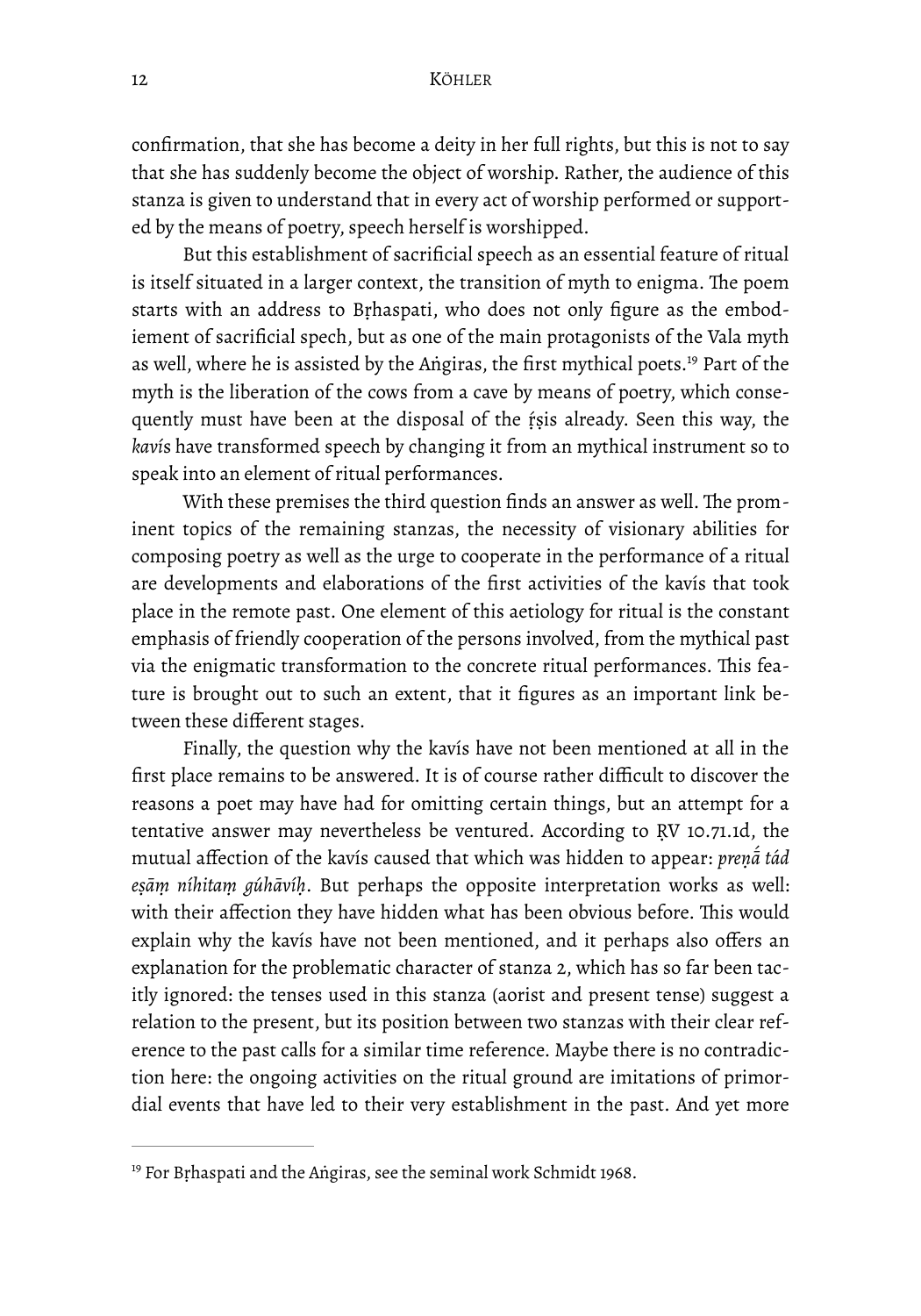than imitation is involved, for the kavís furnished the ritual structures with a kind of language, which is supposed to be used creatively. And since this invention of ritual structures has presumably not been conducted by poetry, it seems therefore plausible to assume that the kavís possessed a competence for speech per se, not only for poetry. [20](#page-13-0)

<span id="page-13-1"></span>The foregoing analysis has tried to show that the first three stanzas of RV 10.71 contain a sophisticated interplay between revelation and secrecy, culminating in an aetiology for ritual and sacrificial speech. That this aetiology itself is given in an enigmatic way that defies interpretation, may nicely illustrate one of the characteristics of vā́ c mentioned in stanza 4a: *utá tvaḥ páśyan ná dadarśa vā́ cam –* "And many a one who sees has not seen Speech."

## Acknowledgments

I want to thank the audience of this talk on July 11th, 2018, for critical remarks and suggestions, and Mareike Heinritz for technical support.

## Bibliography

#### *Primary Sources / Abbreviations*

- RV *Rgveda-Saṃhitā*. Edited by Theodor Aufrecht. Bonn: A. Marcus, 1877. Online version accessed from TITUS (Thesaurus Indogermanischer Text- und Sprachmaterialien), entered by H.S. Ananthanarayana, with corrections by Francisco J. Martínez García, synoptically arranged by Jost Gippert, 1997-2000. *http://titus.fkidg1.uni-frankfurt.de/texte/etcs/ind/aind/ved/rv/mt/ rv.htm.*
- *Vyākaraṇa-Mahābhāṣya* of Patanjali. Edited by F. Kielhorn (3 vols.), 1880-85. Reprint: Osnabrück: Zeller, 1970.

#### *Secondary Sources*

- Casaretto, Antje. 2010 [2011]. "Syntax und Wortarten der Lokalpartikeln des Ṛgveda VIII: abhí." *Historische Sprachforschung* 123: 97-156.
- Elizarenkova, Tatyana. 2001. "Contribution to the Status of Name in the *Ṛgveda*." *Indologica Taurinensia* 27: 35-54.

<span id="page-13-0"></span><sup>&</sup>lt;sup>[20](#page-13-1)</sup> This is a proposal brought forward by Prof. Pinault during discussion.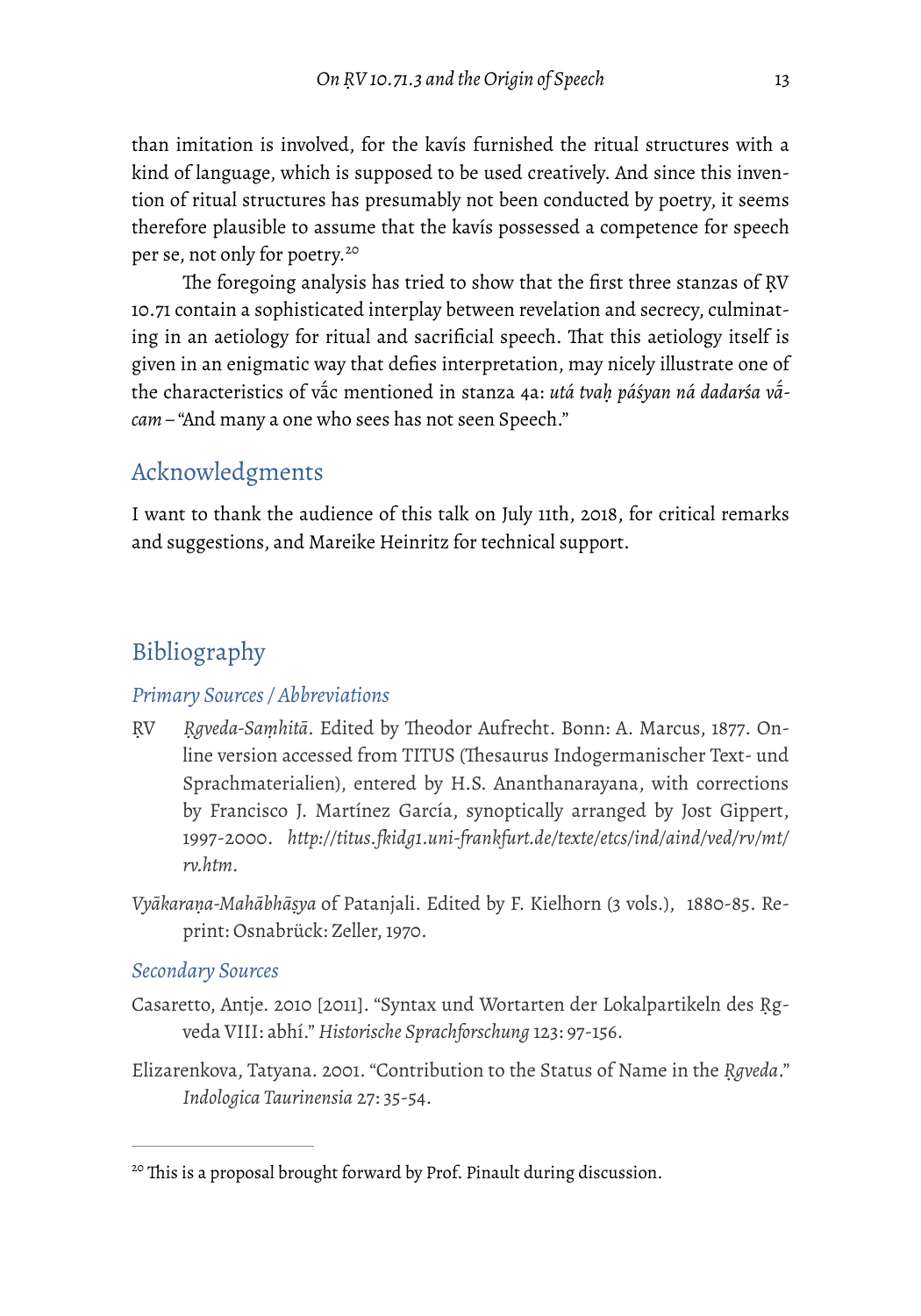- Falk, Harry. 1987. "Das Lied der Erkenntnis: Ṛgveda 10,71." In *Heilswege der Weltreligionen. Bd. 3: Quellentexte zu Judentum, Christentum, Islam, Hinduismus, Buddhismus, Taoismus,* edited by Walter Strolz,. Freiburg: Herder, 186-188. (= Veröffentlichungen der Stiftung Oratio Dominica)
- Geldner, Karl F. 1951-57. *Der Rig-Veda, Aus dem Sanskrit ins Deutsche übersetzt und mit einem laufenden Kommentar versehen*. Harvard Oriental Series, 33-35. Cambridge, MA: Harvard University Press.
- Graßmann, Hermann. 1996. *Wörterbuch zum Rig-Veda*. 6., überarb. und erg. Aufl. Wiesbaden: Harrassowitz.
- Jamison, Stephanie W. and Joel Brereton. 2014. *Te Rigveda: Te Earliest Religious Poetry of India*. 3 vols. Oxford: Oxford University Press.
- Krisch, Thomas. 2006. Rivelex: Rigveda-Lexikon, Bd. 1: Wörter beginnend mit "a." With the assistance of Christina Katsikadeli, Stefan Niederreiter and Thomas Kaltenbacher. Grazer vergleichende Arbeiten, 20. Graz: Leykam.
- Köhler, Frank. 2011. *Kaví im Ṛgveda: Dichtung, Ritual und Schöpfung im frühvedischen Denken*. Aachen: Shaker.
- Kümmel, Martin J. 2000. *Das Perfekt im Indoiranischen: Eine Untersuchung der Form und Funktion einer ererbten Kategorie des Verbums und ihrer Weiterentwicklung in den altindoiranischen Sprachen*. Wiesbaden: Reichert.
- Pinault, Georges-Jean. 2013. "Aspects of Vedic Semantics and Etymology: *vedhás*and *védi*-." In *Indic across the Millennia: From the Rigveda to Modern Indo-Aryan. 14th World Sanskrit Conference, Kyoto, Japan, September 1st-5th, 2009, Proceedings of the Linguistic Section*, edited by Jared S. Klein and Kazuhiko Yoshida. Bremen: Hempen, 113-134.
- Renou, Louis. 1941-42. "Les connexions entre le rituel et la grammaire en sanskrit." *Journal asiatique* 233: 105-165.
- Renou, Louis. 1956. *Hymnes speculatifs du Veda*. Paris: Gallimard.
- Renou, Louis. 1958. *Études sur le vocabulaire du Rgveda*. Première série. Publications de l'Institut Français d'Indologie, 5. Pondicherry: Institut Français d'Indologie.
- Scarlata, Salvatore. 1999. *Die Wurzelkomposita im Ṛg-Veda*. Wiesbaden: Reichert.
- Schmidt, Hanns-Peter. 1968. *Bṛhaspati und Indra. Untersuchungen zur vedischen Mythologie und Kulturgeschichte.* Wiesbaden: Harrassowitz.